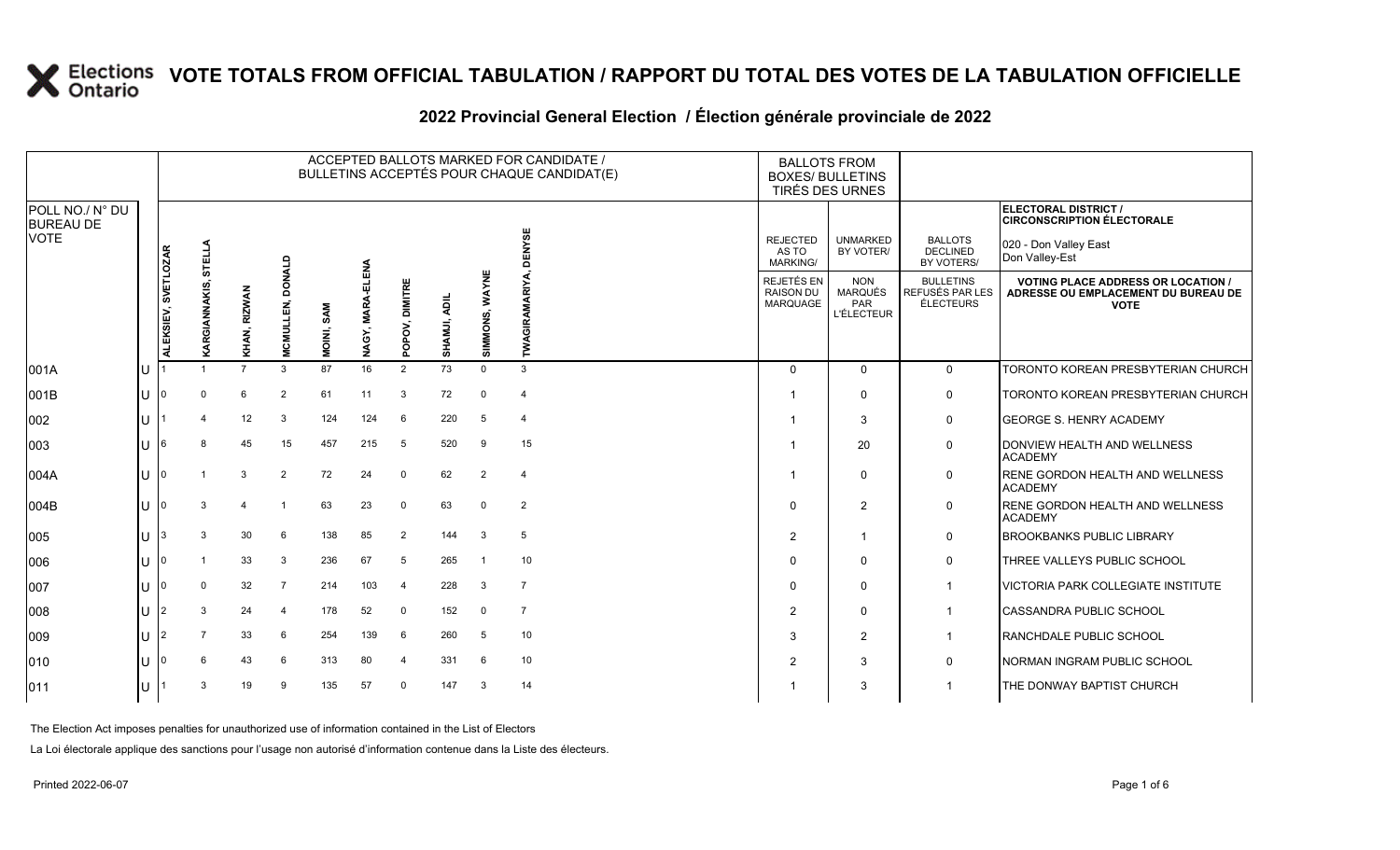|                                                    |     | ACCEPTED BALLOTS MARKED FOR CANDIDATE /<br>BULLETINS ACCEPTÉS POUR CHAQUE CANDIDAT(E) |                                    |                |                            |            |                      |                 |              |                |                 |  |                                             | <b>BALLOTS FROM</b><br><b>BOXES/ BULLETINS</b><br>TIRÉS DES URNES |                                                  |                                                                                                 |
|----------------------------------------------------|-----|---------------------------------------------------------------------------------------|------------------------------------|----------------|----------------------------|------------|----------------------|-----------------|--------------|----------------|-----------------|--|---------------------------------------------|-------------------------------------------------------------------|--------------------------------------------------|-------------------------------------------------------------------------------------------------|
| POLL NO./ N° DU<br><b>BUREAU DE</b><br><b>VOTE</b> |     |                                                                                       |                                    |                |                            |            |                      |                 |              |                |                 |  |                                             |                                                                   |                                                  | ELECTORAL DISTRICT /<br><b>CIRCONSCRIPTION ÉLECTORALE</b>                                       |
|                                                    |     |                                                                                       | STELLA                             |                |                            |            |                      |                 |              |                | ENYSE           |  | <b>REJECTED</b><br>AS TO<br><b>MARKING/</b> | <b>UNMARKED</b><br>BY VOTER/                                      | <b>BALLOTS</b><br><b>DECLINED</b><br>BY VOTERS/  | 020 - Don Valley East<br>Don Valley-Est                                                         |
|                                                    |     | ALEKSIEV, SVETLOZAR                                                                   | NNAKIS,<br>$\overline{\mathbf{e}}$ | KHAN, RIZWAN   | DONALD<br><b>MCMULLEN,</b> | MOINI, SAM | ELENA<br>NAGY, MARA- | POPOV, DIMITRE  | SHAMJI, ADIL | SIMMONS, WAYNE | GIRAMARIYA<br>Ĭ |  | REJETÉS EN<br><b>RAISON DU</b><br>MARQUAGE  | <b>NON</b><br><b>MARQUÉS</b><br><b>PAR</b><br><b>L'ÉLECTEUR</b>   | <b>BULLETINS</b><br>REFUSÉS PAR LES<br>ÉLECTEURS | <b>VOTING PLACE ADDRESS OR LOCATION /</b><br>ADRESSE OU EMPLACEMENT DU BUREAU DE<br><b>VOTE</b> |
| 012                                                | IU. |                                                                                       | $\mathbf 4$                        | 29             | 9                          | 207        | 71                   | 2               | 205          | $\Omega$       | 2               |  | $\Omega$                                    | 2                                                                 | $\overline{0}$                                   | MILNE VALLEY MIDDLE SCHOOL                                                                      |
| 013                                                | IU  | 12                                                                                    | 3                                  | 40             | 13                         | 261        | 90                   | 5               | 259          | $\overline{4}$ | 17              |  | Δ                                           | $\overline{2}$                                                    | $\mathbf 0$                                      | <b>OVERLAND LEARNING CENTRE</b>                                                                 |
| 014                                                | IU  |                                                                                       | 2                                  | 18             | 10                         | 118        | 79                   | 6               | 164          | - 1            | 5               |  |                                             | 2                                                                 | $\mathbf 0$                                      | DON MILLS MIDDLE SCHOOL                                                                         |
| 015                                                | IU  | 13                                                                                    | $\overline{\mathbf{4}}$            | 31             | 3                          | 343        | 125                  | $6\phantom{1}6$ | 282          | $\overline{7}$ | 21              |  | $\Omega$                                    | 3                                                                 | $\mathbf 0$                                      | <b>ST. CATHERINE C.S.</b>                                                                       |
| 016                                                | IU  | 15                                                                                    | $\mathbf 0$                        | 22             | 3                          | 163        | 69                   | 2               | 244          | $\overline{7}$ | $\overline{7}$  |  | 2                                           | -1                                                                | $\mathbf 0$                                      | <b>ST. MARK'S PRESBYTERIAN CHURCH</b>                                                           |
| 017                                                | IU. |                                                                                       | 15                                 | 25             | 9                          | 311        | 129                  | 6               | 334          | $\overline{2}$ | $\overline{7}$  |  | 2                                           | 6                                                                 | 0                                                | VICTORIA VILLAGE PUBLIC SCHOOL                                                                  |
| 018A                                               | IU. |                                                                                       | $\Omega$                           | 5              | $\mathbf{0}$               | 40         | 15                   | $\mathbf 0$     | 43           | $\overline{1}$ | $\overline{1}$  |  | $\Omega$                                    | $\mathbf 0$                                                       | $\mathbf 0$                                      | THE CARRINGTON (HAVEN)                                                                          |
| 018B                                               | IU. | 10                                                                                    | $\mathbf 0$                        | $\overline{2}$ | $\overline{4}$             | 49         | 12                   |                 | 39           | $\mathbf 0$    | 5               |  | $\Omega$                                    | $\mathbf 0$                                                       | $\mathbf 0$                                      | THE CARRINGTON (HAVEN)                                                                          |
| 019A                                               | lU. |                                                                                       |                                    | 3              | $\mathbf 0$                | 33         | 9                    | $\mathbf 0$     | 52           | $\mathbf 0$    | $\mathbf 0$     |  | $\Omega$                                    | $\mathbf 0$                                                       | 0                                                | THE ROSEWOOD                                                                                    |
| 019B                                               | IU  |                                                                                       | $\Omega$                           | $\overline{2}$ | $\mathbf 0$                | 36         | 11                   |                 | 61           | 2              | $\mathbf 0$     |  | $\Omega$                                    | $\mathbf 0$                                                       | $\mathbf 0$                                      | THE ROSEWOOD                                                                                    |
| 020A                                               | ΙU  | 10                                                                                    |                                    | 8              | 1                          | 34         | 12                   |                 | 63           | 2              | $\overline{1}$  |  | 2                                           | $\Omega$                                                          | $\mathbf 0$                                      | HIGHGATE CONDOS (MTCC 638)                                                                      |
| 020B                                               | IU  |                                                                                       | $\Omega$                           | 10             | $\overline{1}$             | 41         | 12                   | $\mathbf 0$     | 81           | $\Omega$       | $\overline{2}$  |  | $\Omega$                                    | $\overline{\mathbf{1}}$                                           | $\mathbf 0$                                      | HIGHGATE CONDOS (MTCC 638)                                                                      |
| 021                                                | IU  |                                                                                       | $\Omega$                           | 28             | $\overline{2}$             | 144        | 59                   | 3               | 288          | -1             | $\overline{1}$  |  |                                             | 2                                                                 | $\overline{2}$                                   | <b>CONCORDE PARK</b>                                                                            |
| 022                                                | ΙU  | 12                                                                                    | 14                                 | 36             | 14                         | 315        | 115                  | $\overline{4}$  | 207          | 5              | 20              |  |                                             | $\overline{2}$                                                    | $\mathbf 0$                                      | <b>SLOANE PUBLIC SCHOOL</b>                                                                     |
|                                                    |     |                                                                                       |                                    |                |                            |            |                      |                 |              |                |                 |  |                                             |                                                                   |                                                  |                                                                                                 |

### **2022 Provincial General Election / Élection générale provinciale de 2022**

The Election Act imposes penalties for unauthorized use of information contained in the List of Electors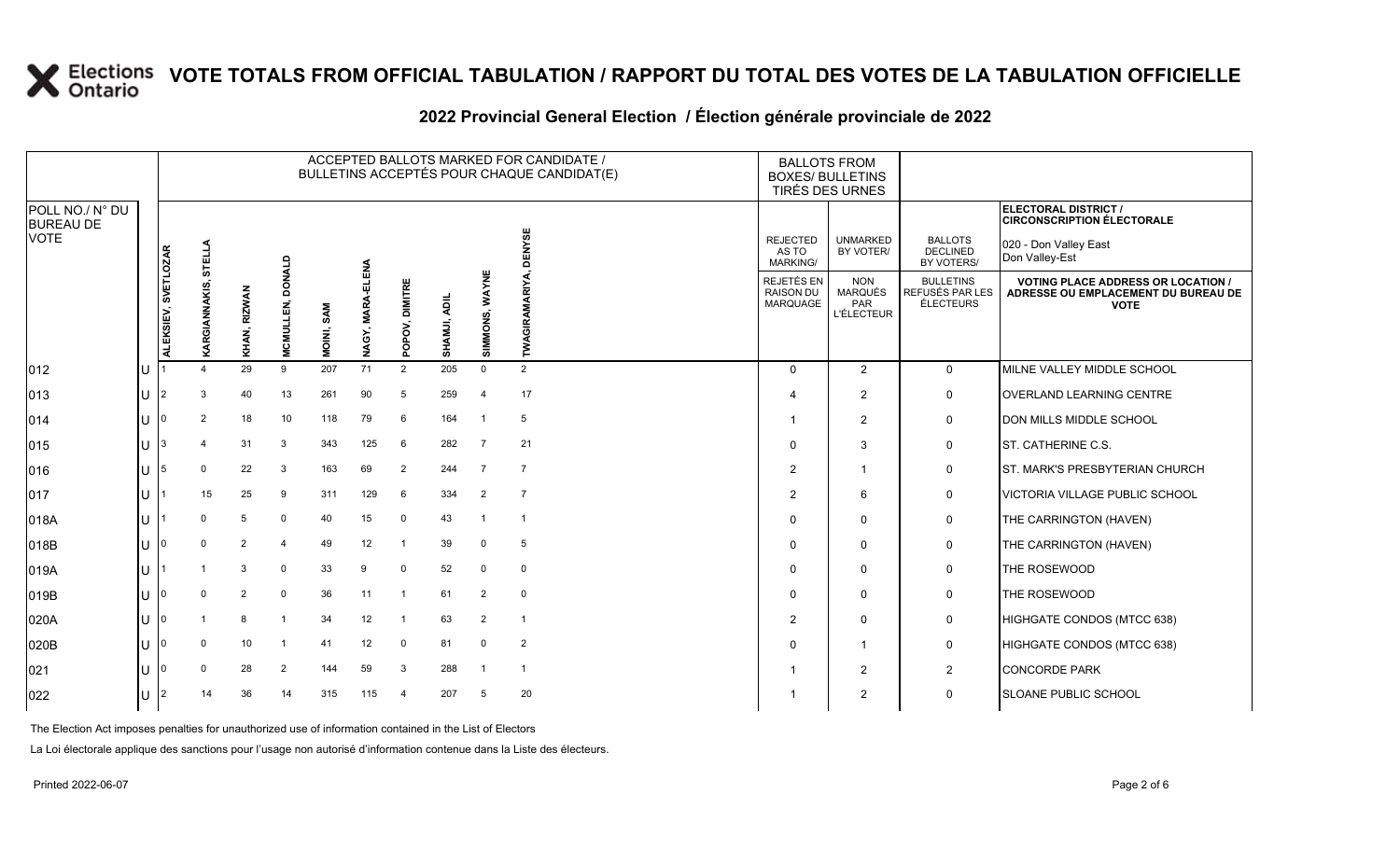|                                     |     | ACCEPTED BALLOTS MARKED FOR CANDIDATE /<br>BULLETINS ACCEPTÉS POUR CHAQUE CANDIDAT(E) |                 |                |                                   |            |                            |                |              |                |                          |  | <b>BALLOTS FROM</b><br><b>BOXES/ BULLETINS</b><br><b>TIRÉS DES URNES</b> |                                                          |                                                         |                                                                                                 |
|-------------------------------------|-----|---------------------------------------------------------------------------------------|-----------------|----------------|-----------------------------------|------------|----------------------------|----------------|--------------|----------------|--------------------------|--|--------------------------------------------------------------------------|----------------------------------------------------------|---------------------------------------------------------|-------------------------------------------------------------------------------------------------|
| POLL NO./ N° DU<br><b>BUREAU DE</b> |     |                                                                                       |                 |                |                                   |            |                            |                |              |                |                          |  |                                                                          |                                                          |                                                         | ELECTORAL DISTRICT /<br><b>CIRCONSCRIPTION ÉLECTORALE</b>                                       |
| <b>VOTE</b>                         |     |                                                                                       | STELLA          |                |                                   |            |                            |                |              |                | YSE                      |  | <b>REJECTED</b><br>AS TO<br><b>MARKING/</b>                              | <b>UNMARKED</b><br>BY VOTER/                             | <b>BALLOTS</b><br><b>DECLINED</b><br>BY VOTERS/         | 020 - Don Valley East<br>Don Valley-Est                                                         |
|                                     |     | ALEKSIEV, SVETLOZAR                                                                   | <b>GIANNAKI</b> | KHAN, RIZWAN   | <b>DONALD</b><br><b>MCMULLEN,</b> | MOINI, SAM | <b>MARA-ELENA</b><br>NAGY, | POPOV, DIMITRE | SHAMJI, ADIL | SIMMONS, WAYNE | <b>RAMARIYA</b>          |  | REJETÉS EN<br><b>RAISON DU</b><br><b>MARQUAGE</b>                        | <b>NON</b><br><b>MARQUÉS</b><br>PAR<br><b>L'ÉLECTEUR</b> | <b>BULLETINS</b><br>REFUSÉS PAR LES<br><b>ÉLECTEURS</b> | <b>VOTING PLACE ADDRESS OR LOCATION /</b><br>ADRESSE OU EMPLACEMENT DU BUREAU DE<br><b>VOTE</b> |
| 023A                                | IU  |                                                                                       | $\mathcal{P}$   | 9              |                                   | 79         | 21                         | $\Omega$       | 76           | $\Omega$       | -1                       |  | $\Omega$                                                                 | $\Omega$                                                 | $\mathbf{1}$                                            | <b>OASIS CONDOS</b>                                                                             |
| 023B                                | IU  |                                                                                       | 4               | 8              | $\overline{\mathbf{1}}$           | 71         | 33                         | $\overline{2}$ | 53           | -1             | $\overline{\phantom{a}}$ |  |                                                                          | $\Omega$                                                 | 0                                                       | <b>OASIS CONDOS</b>                                                                             |
| 024                                 | IU  |                                                                                       | 9               | 22             | 6                                 | 135        | 78                         | $\overline{4}$ | 134          | 6              | 8                        |  | $\Omega$                                                                 | $\overline{1}$                                           | 0                                                       | <b>EMMANUEL LUTHERAN MANOR</b>                                                                  |
| 025A                                | IU  |                                                                                       |                 | 6              | $\Omega$                          | 32         | 36                         | 2              | 37           | 2              | $\mathbf 0$              |  | $\overline{2}$                                                           | $\mathbf 0$                                              | $\overline{1}$                                          | <b>GOLDENGATE APARTMENTS</b>                                                                    |
| 025B                                | IU  |                                                                                       | $\Omega$        | -1             | -1                                | 28         | 22                         | 2              | 39           | -1             | $\overline{\mathbf{1}}$  |  | $\Omega$                                                                 | $\Omega$                                                 | 0                                                       | <b>GOLDENGATE APARTMENTS</b>                                                                    |
| 026                                 | IU  | 16                                                                                    | 3               | 20             | 12                                | 174        | 126                        | 5              | 361          | 6              | 5                        |  | 6                                                                        | 15                                                       | $\mathbf 1$                                             | DENNIS R. TIMBRELL RESOURCE CENTRE                                                              |
| 027A                                | IU  |                                                                                       |                 | 11             | $\Omega$                          | 53         | 18                         | $\overline{2}$ | 146          | $\mathbf 0$    | $\overline{1}$           |  | $\Omega$                                                                 | $\mathbf 0$                                              | 0                                                       | THE PALISADES                                                                                   |
| 027B                                | IU. |                                                                                       |                 | 12             |                                   | 56         | 19                         | $\mathbf 0$    | 113          | $\overline{2}$ | $\overline{1}$           |  | $\overline{2}$                                                           | $\mathbf 0$                                              | 0                                                       | <b>THE PALISADES</b>                                                                            |
| 028                                 | IU  |                                                                                       | 8               | 11             | $\overline{4}$                    | 158        | 93                         | 0              | 231          | $\overline{2}$ | $\overline{\mathbf{1}}$  |  | $\Omega$                                                                 | $\mathbf 1$                                              | $\mathbf 0$                                             | LATVIAN CANADIAN CULTURAL CENTRE                                                                |
| 029                                 | IU  | 15                                                                                    | 6               | 20             | 13                                | 175        | 183                        | 26             | 424          | 6              | $\overline{2}$           |  | 5                                                                        | $\mathbf 0$                                              | 0                                                       | <b>ANGELA JAMES ARENA</b>                                                                       |
| 030                                 | IU  | I3                                                                                    |                 | 9              | $\overline{4}$                    | 110        | 131                        | 5              | 312          | $\overline{4}$ | 8                        |  | 3                                                                        | 3                                                        | 0                                                       | <b>FLEMINGDON COMMUNITY CENTRE</b>                                                              |
| 031                                 | IU. | 15                                                                                    | 5               | 15             | 5                                 | 211        | 140                        | 5              | 288          | 3              | $\overline{4}$           |  | 3                                                                        | $\overline{1}$                                           | 0                                                       | <b>WYNFORD RECREATION CENTRE</b>                                                                |
| 032                                 | IU  |                                                                                       | 8               | 21             | 9                                 | 125        | 67                         | -1             | 235          | 3              | 6                        |  |                                                                          | $\overline{2}$                                           | 0                                                       | LINKWAY VILLAGE REC. CENTRE                                                                     |
| 400                                 | Iυ  |                                                                                       | $\mathbf 0$     | $\overline{7}$ | $\overline{2}$                    | 46         | 37                         |                | 73           | 2              | $\mathbf 0$              |  |                                                                          | -1                                                       | 0                                                       | DUNCAN MILLS LABORERS LOCAL 183                                                                 |

#### **2022 Provincial General Election / Élection générale provinciale de 2022**

The Election Act imposes penalties for unauthorized use of information contained in the List of Electors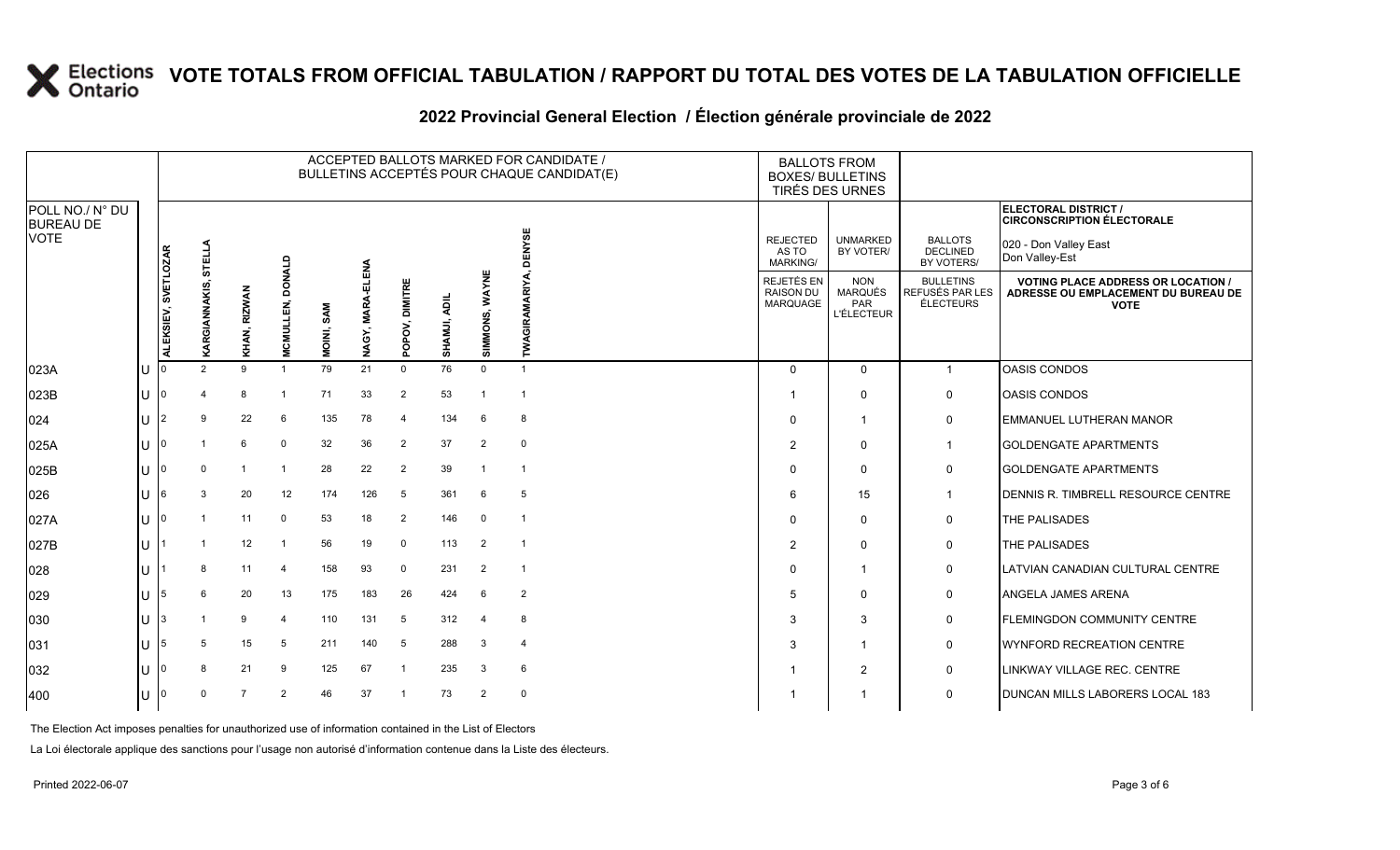|                                                    |     |                     |                |                |                     |            |                      |                |              |                | ACCEPTED BALLOTS MARKED FOR CANDIDATE /<br>BULLETINS ACCEPTÉS POUR CHAQUE CANDIDAT(E) | <b>BALLOTS FROM</b><br><b>BOXES/ BULLETINS</b><br>TIRÉS DES URNES |                                                          |                                                  |                                                                                                      |
|----------------------------------------------------|-----|---------------------|----------------|----------------|---------------------|------------|----------------------|----------------|--------------|----------------|---------------------------------------------------------------------------------------|-------------------------------------------------------------------|----------------------------------------------------------|--------------------------------------------------|------------------------------------------------------------------------------------------------------|
| POLL NO./ N° DU<br><b>BUREAU DE</b><br><b>VOTE</b> |     |                     | <b>STELLA</b>  |                |                     |            |                      |                |              |                | ENYSE<br>ō                                                                            | <b>REJECTED</b><br>AS TO<br><b>MARKING/</b>                       | <b>UNMARKED</b><br>BY VOTER/                             | <b>BALLOTS</b><br><b>DECLINED</b><br>BY VOTERS/  | ELECTORAL DISTRICT /<br><b>CIRCONSCRIPTION ÉLECTORALE</b><br>020 - Don Valley East<br>Don Valley-Est |
|                                                    |     | ALEKSIEV, SVETLOZAR | ທົ             | KHAN, RIZWAN   | DONALD<br>MCMULLEN, | MOINI, SAM | ELENA<br>NAGY, MARA- | POPOV, DIMITRE | SHAMJI, ADIL | SIMMONS, WAYNE | <b>TWAGIRAMARIYA</b>                                                                  | REJETÉS EN<br>RAISON DU<br>MARQUAGE                               | <b>NON</b><br><b>MARQUÉS</b><br>PAR<br><b>L'ÉLECTEUR</b> | <b>BULLETINS</b><br>REFUSÉS PAR LES<br>ÉLECTEURS | <b>VOTING PLACE ADDRESS OR LOCATION /</b><br>ADRESSE OU EMPLACEMENT DU BUREAU DE<br><b>VOTE</b>      |
| 401                                                | U   | 12                  | $\Omega$       | 9              | 3                   | 29         | 29                   | $\mathbf 0$    | 64           | 2              | $\mathbf 0$                                                                           | $\Omega$                                                          | $\mathbf 0$                                              | $\mathbf 0$                                      | OPENG LOCAL NON-PROFIT HOUSING                                                                       |
| 402                                                | IU  |                     | $\overline{a}$ | 3              | -1                  | 60         | 36                   | 2              | 68           | $\mathbf{1}$   | $\overline{2}$                                                                        |                                                                   | $\mathbf{1}$                                             | 0                                                | <b>MANOR HOUSE APARTMENTS</b>                                                                        |
| 403                                                | U   | I٥                  |                | $\overline{4}$ | $\overline{1}$      | 49         | 18                   | $\overline{1}$ | 48           |                | $\mathbf 0$                                                                           | 0                                                                 | 0                                                        | 0                                                | YORK MILLS HEIGHTS                                                                                   |
| 404                                                | U   | I٥                  | $\mathbf 0$    | 4              | $\mathbf 0$         | 35         | 14                   | $\mathbf 0$    | 23           | 0              | 3                                                                                     |                                                                   | $\mathbf 0$                                              | 0                                                | <b>BELLAIR GARDENS</b>                                                                               |
| 405                                                | IU  |                     | 2              | 11             | $\overline{1}$      | 64         | 18                   | $\overline{2}$ | 53           |                | $\overline{7}$                                                                        | 2                                                                 | $\Omega$                                                 | 0                                                | <b>WYCLIFFE MEWS</b>                                                                                 |
| 406                                                | IU. | I0                  | $\Omega$       | 3              | 2                   | 35         | 14                   | $\mathbf{0}$   | 58           | 0              | $\mathbf 0$                                                                           | 0                                                                 | 0                                                        | 0                                                | THE SAVOY                                                                                            |
| 407                                                | U   | I٥                  |                | 2              | $\overline{1}$      | 25         | 8                    | 2              | 50           | 0              | $\mathbf 0$                                                                           | $\Omega$                                                          | $\overline{1}$                                           | 0                                                | THE PIONEER PLACE                                                                                    |
| 408                                                | IU  |                     | $\mathbf 0$    | 10             | -1                  | 36         | 6                    | $\mathbf 0$    | 65           | $\mathbf 0$    | $\mathbf 0$                                                                           |                                                                   | $\Omega$                                                 | 0                                                | <b>WYNFORD PLACE</b>                                                                                 |
| 409                                                | ΙU  | 12                  | 5              | $\overline{7}$ | 4                   | 70         | 30                   | 2              | 62           | 3              | $\mathbf 0$                                                                           | 3                                                                 | -1                                                       | 0                                                | WYNFORD NORTH                                                                                        |
| 410                                                | U   |                     | 5              | $\overline{7}$ | $\overline{4}$      | 46         | 32                   | 3              | 60           | 0              | $\mathbf 0$                                                                           | $\Omega$                                                          | $\mathbf 0$                                              | 0                                                | <b>WYNFORD CENTRAL</b>                                                                               |
| 411                                                | IU  | $\mathsf{I}2$       | $\mathbf 0$    | 4              | $\overline{4}$      | 47         | 24                   | 2              | 64           | $\mathbf 0$    | $\overline{1}$                                                                        |                                                                   | $\Omega$                                                 | 0                                                | <b>WYNFORD SOUTH</b>                                                                                 |
| 412                                                | ΙU  | I0                  | $\Omega$       | 13             | $\mathbf 0$         | 44         | 21                   | $\mathbf 0$    | 75           | $\mathbf 0$    | 2                                                                                     | 0                                                                 | 0                                                        | 0                                                | WYNFORD TOWER                                                                                        |
| 413                                                | U   | ı∩                  |                | $\overline{7}$ | $\overline{2}$      | 29         | 16                   | $\overline{1}$ | 94           |                | $\mathbf 0$                                                                           | $\Omega$                                                          | $\mathbf 0$                                              | $\mathbf 0$                                      | THE ACCOLADE                                                                                         |
| 414                                                | IU  | -10                 | $\mathbf 0$    | 5              |                     | 24         | $\overline{7}$       | $\overline{1}$ | 32           |                | $\mathbf 0$                                                                           | 2                                                                 | 0                                                        | $\mathbf 0$                                      | <b>DELMANOR WYNFORD</b>                                                                              |
|                                                    |     |                     |                |                |                     |            |                      |                |              |                |                                                                                       |                                                                   |                                                          |                                                  |                                                                                                      |

### **2022 Provincial General Election / Élection générale provinciale de 2022**

The Election Act imposes penalties for unauthorized use of information contained in the List of Electors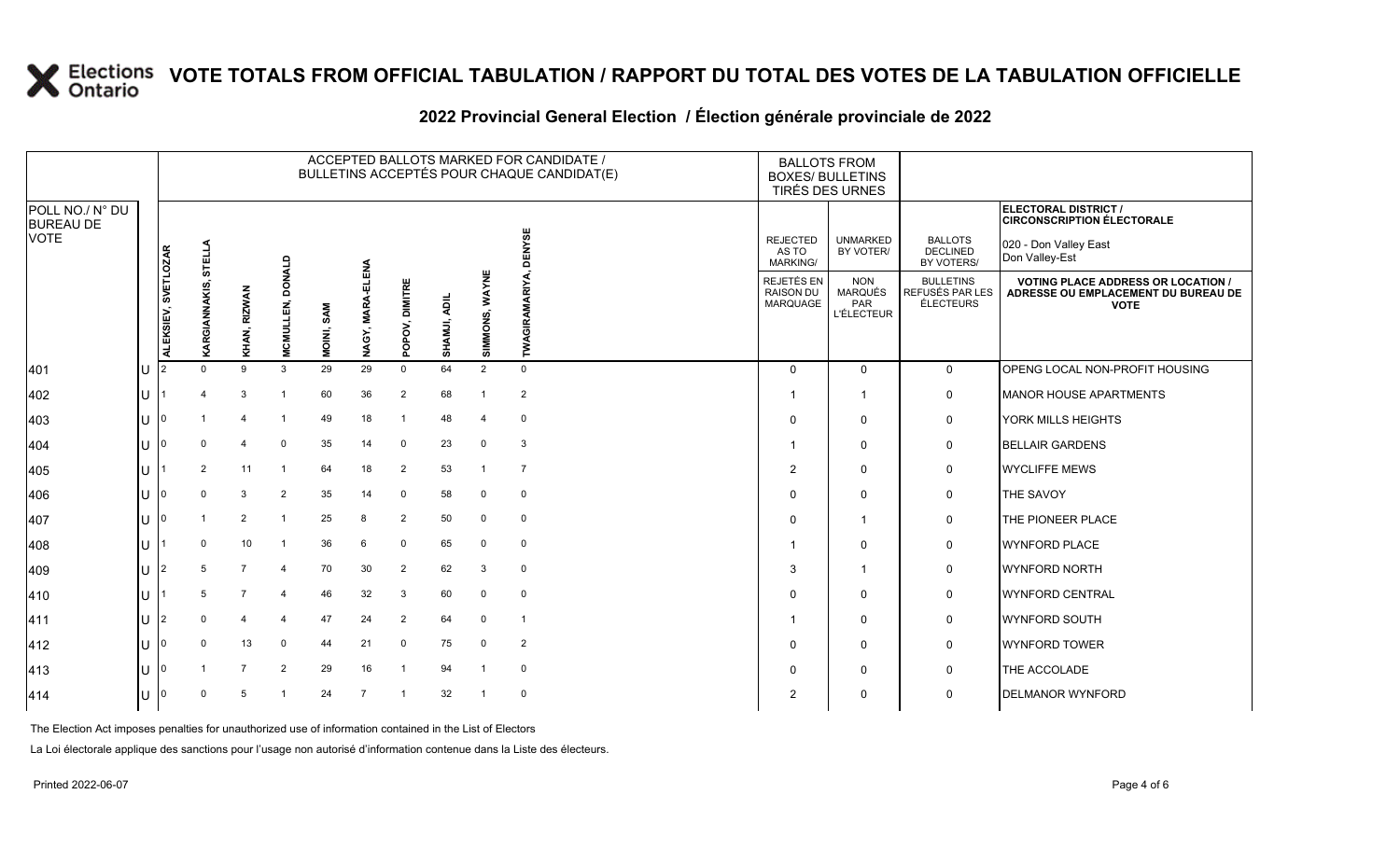|                                     |     | ACCEPTED BALLOTS MARKED FOR CANDIDATE /<br>BULLETINS ACCEPTÉS POUR CHAQUE CANDIDAT(E) |                    |                          |                            |            |                      |                |              |                |                                   |  | <b>BALLOTS FROM</b><br><b>BOXES/ BULLETINS</b><br>TIRÉS DES URNES |                                                          |                                                  |                                                                                                 |
|-------------------------------------|-----|---------------------------------------------------------------------------------------|--------------------|--------------------------|----------------------------|------------|----------------------|----------------|--------------|----------------|-----------------------------------|--|-------------------------------------------------------------------|----------------------------------------------------------|--------------------------------------------------|-------------------------------------------------------------------------------------------------|
| POLL NO./ N° DU<br><b>BUREAU DE</b> |     |                                                                                       |                    |                          |                            |            |                      |                |              |                |                                   |  |                                                                   |                                                          |                                                  | ELECTORAL DISTRICT /<br><b>CIRCONSCRIPTION ÉLECTORALE</b>                                       |
| <b>VOTE</b>                         |     |                                                                                       | STELLA             |                          |                            |            |                      |                |              |                | $\overline{a}$                    |  | <b>REJECTED</b><br>AS TO<br><b>MARKING/</b>                       | <b>UNMARKED</b><br>BY VOTER/                             | <b>BALLOTS</b><br><b>DECLINED</b><br>BY VOTERS/  | 020 - Don Valley East<br>Don Valley-Est                                                         |
|                                     |     | ALEKSIEV, SVETLOZAR                                                                   | <u>ഗ</u><br>ANNAKI | <b>RIZWAN</b><br>KHAN, I | <b>DONALD</b><br>MCMULLEN, | MOINI, SAM | ELENA<br>NAGY, MARA- | POPOV, DIMITRE | SHAMJI, ADIL | SIMMONS, WAYNE |                                   |  | REJETÉS EN<br><b>RAISON DU</b><br><b>MARQUAGE</b>                 | <b>NON</b><br>MARQUÉS<br><b>PAR</b><br><b>L'ÉLECTEUR</b> | <b>BULLETINS</b><br>REFUSÉS PAR LES<br>ÉLECTEURS | <b>VOTING PLACE ADDRESS OR LOCATION /</b><br>ADRESSE OU EMPLACEMENT DU BUREAU DE<br><b>VOTE</b> |
| 415                                 | lU  |                                                                                       | $\Omega$           | 2                        | $\mathbf{3}$               | 32         | 16                   |                | 104          | $\mathbf{3}$   | $\Omega$                          |  | 2                                                                 | $\mathbf{0}$                                             | $\mathbf 0$                                      | <b>SUNRISE TOWERS</b>                                                                           |
| 416A                                | IU  |                                                                                       | $\Omega$           | 10                       | $\overline{1}$             | 39         | 29                   |                | 36           | $\overline{1}$ | $\mathbf 0$                       |  | $\Omega$                                                          | $\mathbf{0}$                                             | 0                                                | VICTORIA TOWNE RECREATION CENTRE                                                                |
| 416B                                | lU  |                                                                                       | 3                  | 6                        | $\mathbf 0$                | 39         | 35                   |                | 45           | $\mathbf 0$    | $\overline{1}$                    |  | $\Omega$                                                          | $\Omega$                                                 | $\mathbf 0$                                      | VICTORIA TOWNE RECREATION CENTRE                                                                |
| 417                                 | IU. |                                                                                       | $\Omega$           | $\overline{7}$           |                            | 23         | 37                   | $\overline{1}$ | 78           | $\mathbf 0$    | $\overline{3}$                    |  | 1                                                                 | $\Omega$                                                 | $\mathbf 0$                                      | THE CITADEL                                                                                     |
| 700                                 |     |                                                                                       |                    |                          |                            |            |                      |                |              |                | COMBINED WITH 706 / COMBINÉ À 706 |  |                                                                   |                                                          |                                                  |                                                                                                 |
| 701                                 | ΙU  |                                                                                       | $\Omega$           | 2                        | $\mathbf 0$                | 20         | 10                   | -5             | 13           | $\Omega$       | $\overline{0}$                    |  | 2                                                                 | $\mathbf 0$                                              | 0                                                | <b>GREENVIEW LODGE</b>                                                                          |
| 702                                 | ΙU  |                                                                                       |                    |                          |                            |            |                      |                |              |                | COMBINED WITH 701 / COMBINÉ À 701 |  |                                                                   |                                                          |                                                  |                                                                                                 |
| 703                                 |     |                                                                                       | $\mathbf 0$        | 2                        | $\mathbf{1}$               | 6          | 10                   |                | 18           | $\Omega$       | $\overline{\mathbf{0}}$           |  | $\Omega$                                                          | $\mathbf{0}$                                             | 0                                                | <b>THOMPSON HOUSE</b>                                                                           |
| 704                                 | ΙU  |                                                                                       | $\mathbf 0$        | 13                       | $\overline{2}$             | 37         | 22                   | 2              | 78           | $\overline{1}$ | $\overline{0}$                    |  | -1                                                                | 3                                                        | 0                                                | <b>DONWAY PLACE</b>                                                                             |
| 705                                 | lU  |                                                                                       |                    |                          |                            |            |                      |                |              |                | COMBINED WITH 703 / COMBINÉ À 703 |  |                                                                   |                                                          |                                                  |                                                                                                 |
| 706                                 | IU  |                                                                                       |                    | 4                        | 3                          | 14         | 14                   | 3              | 24           | $\mathbf 0$    | $\overline{\mathbf{0}}$           |  | - 1                                                               | 33                                                       | 12                                               | HARMONY HILLS CARE COMM. (BUILDING 1)                                                           |
| ADV001                              |     |                                                                                       | -1                 | 17                       | $\overline{4}$             | 181        | 49                   | 0              | 259          | $\overline{0}$ | 6                                 |  | 0                                                                 | $\mathbf 0$                                              | 0                                                | <b>DON MILLS CIVITAN ARENA</b>                                                                  |
| ADV002                              |     |                                                                                       | 8                  | 80                       | 14                         | 569        | 284                  | 11             | 1002         | $\overline{4}$ | 24                                |  | 9                                                                 | 2                                                        | $\mathbf{1}$                                     | <b>DON MILLS CIVITAN ARENA</b>                                                                  |
| ADV003                              |     |                                                                                       | 4                  | 54                       | 9                          | 383        | 175                  | $\overline{0}$ | 777          | $5^{\circ}$    | 14                                |  |                                                                   | 6                                                        | 0                                                | JAPANESE CANADIAN CULTURAL CTR.                                                                 |

### **2022 Provincial General Election / Élection générale provinciale de 2022**

The Election Act imposes penalties for unauthorized use of information contained in the List of Electors